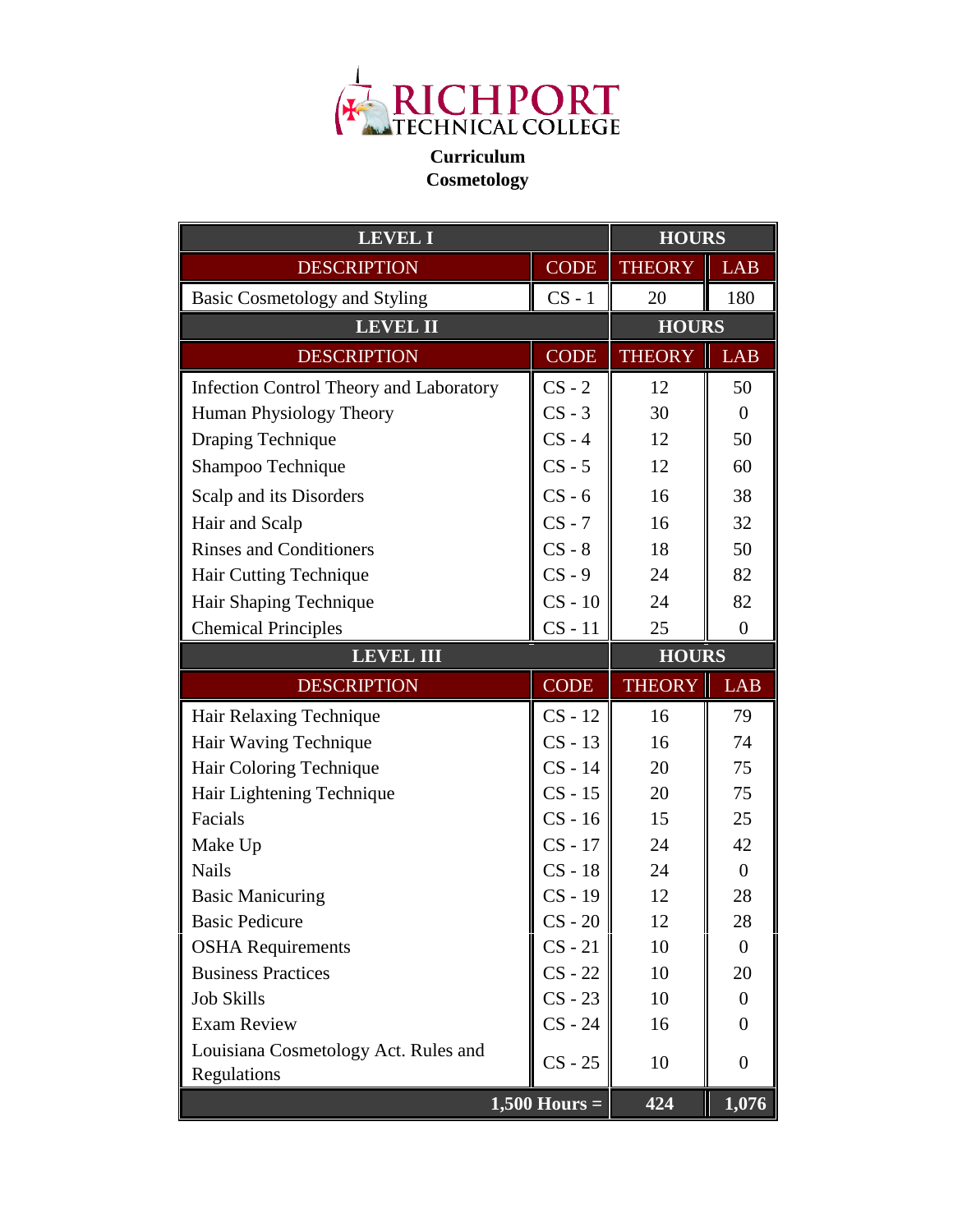#### **Program Description**

The purpose of the Cosmetology program is to prepare the students at an entry level, with the required techniques and preparation to be developed, within the beauty industry. After the program completion, they will be able to integrate into the employment market in a variety of positions such as hairstylist, sales representatives, salon assistant, salon owners and many more.

#### **General Objectives**

The objective is to prepare young men and women to be part of the work force needed, so they can have a better quality of life for themselves and their family. This career provides the opportunity for students to grow within the beauty industry.

## **CS 1 Basic Cosmetology 200 hours**

During this unit, the students will learn the origin of the Cosmetology field up to the contemporary era, the different job opportunities related to the field and also the correct use and care of the tools and equipment. This unit will provide the basic knowledge of the practical work, which would help them to develop confidence, not only for them, but also with the customers. They will become familiar with professional ethics, professional image and professional behavior, that will help them to achieve success. Several practical work activities will be provided to train them to: 1. Apply different chemical services without using any chemical products. 2. Practice work in basic haircuts, pin curls, finger waving, permanent waving, sectioning of the hair, shampoo and draping. These practices will help the students to develop finger dexterity and confidence, before they are moved to the second level.

## **CS 2 Infection Control 62 hours**

This unit will help the students to be familiar with bacteria and the different ways of infections, preventing, proceeding, controlling, restraining, spreading and their developing immunities. It also provides knowledge and practice in sanitation and hygiene, as well as how to protect the health of themselves and their customers.

## **CS 3 Human Physiology 30 hours**

The students will be familiar with the mechanical, physical and biochemical function of humans, integrating knowledge that can relates to healthy ways to improve the quality of life and the many services administered to the customers. They will be knowledgeable about the co-relation between the areas discussed, worked and developed.

## **CS 4 Draping Technique 62 hours**

The purpose of this unit is to train the students to be able to protect or safeguard the customers properly at all time, for every service they receive. The care and protection of the client's skin and clothing plays a very important part. Practical work and evaluations will be provided under supervision to ensure proper instruction and execution.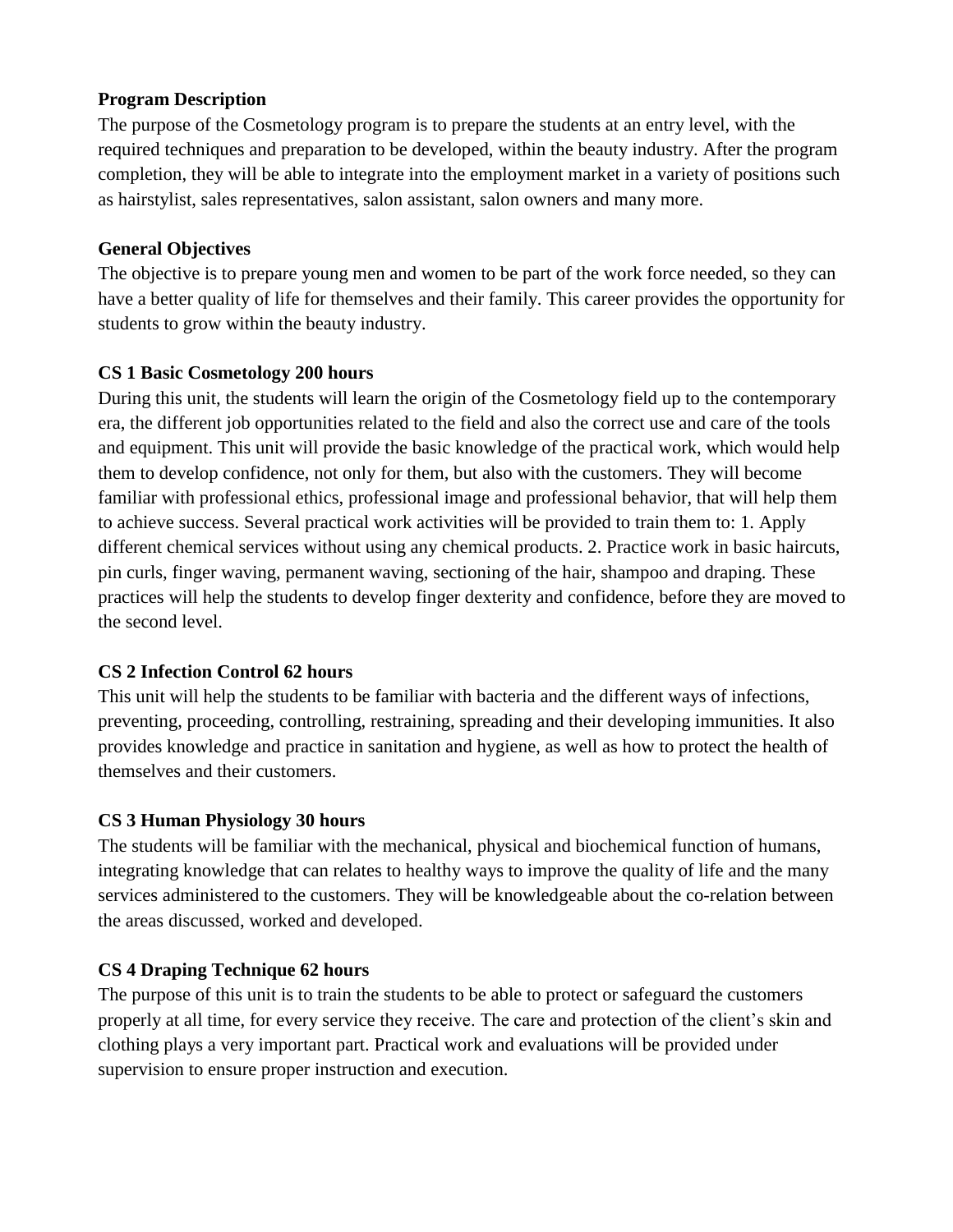#### **CS 5 Shampoo Technique 72 hours**

Throughout this unit the students will be able to acquire and perform the application of shampoo. This unit will provide skills to the students about how to use several techniques when applying the shampoo. It also includes a variety of massages for different purposes, the protection of the customer while performing the services, as well as the safety procedures.

#### **CS 6 Scalp and Physical Disorders 54 hours**

The knowledge of the scalp diseases, disorders and irregularities plays a very important part, before the students do any service to the clients. Throughout this unit they will be able to identify them, in order to know when to treat or not treat some of them, and when to provide or not the services. Being familiar with this unit will help the students to provide for their clients a quality service.

## **CS 7 Hair and Scalp 48 hours**

Important information about hair and scalp will be provided to the students which will help them to comprehend and to differentiate the problems as well as the many products and treatments available to help improve their client's hair and scalp conditions. Excellent customer care will be the primary objective of the students when performing any services. Introduction to a range of products available in the market for this purpose will be addressed.

#### **CS 8 Rinses and Conditioners 68 hours**

The students will develop extensive knowledge, not only about the different rinses and conditioners for the care of the hair, but also they will be able to identify what types of product would fit the best for every type of client's hair. Throughout this unit they will carry out the necessary practice for the best quality service results.

## **CS 9 Hair Cutting Technique 106 hours**

This unit will train the students with the basic knowledge of the different hair cuts to be adapted to the client's likes and profiles. This training includes a variety of techniques, tools to be used for it, such as shears, thinning shears, razors among others, and the correct use and handling of them. Professional terminology and vocabulary would be implemented during this unit. Throughout practices and evaluations they will be able to create, cut and refine the hair in sync with the technology and always following the safety precaution and procedures.

## **CS 10 Hair Shaping Technique 106 hours**

Styling the hair and adapting it to different client's profiles, is an artistic challenge that distinguishes every hair stylist. The purpose of this unit is to prepare the students, not only to know how to style their clients hair, but also to be creative and adapt the shape and style to any occasion such as black tie, casual elegant and fantasy. Practices and evaluations will be provided to the students to improve and master these skills.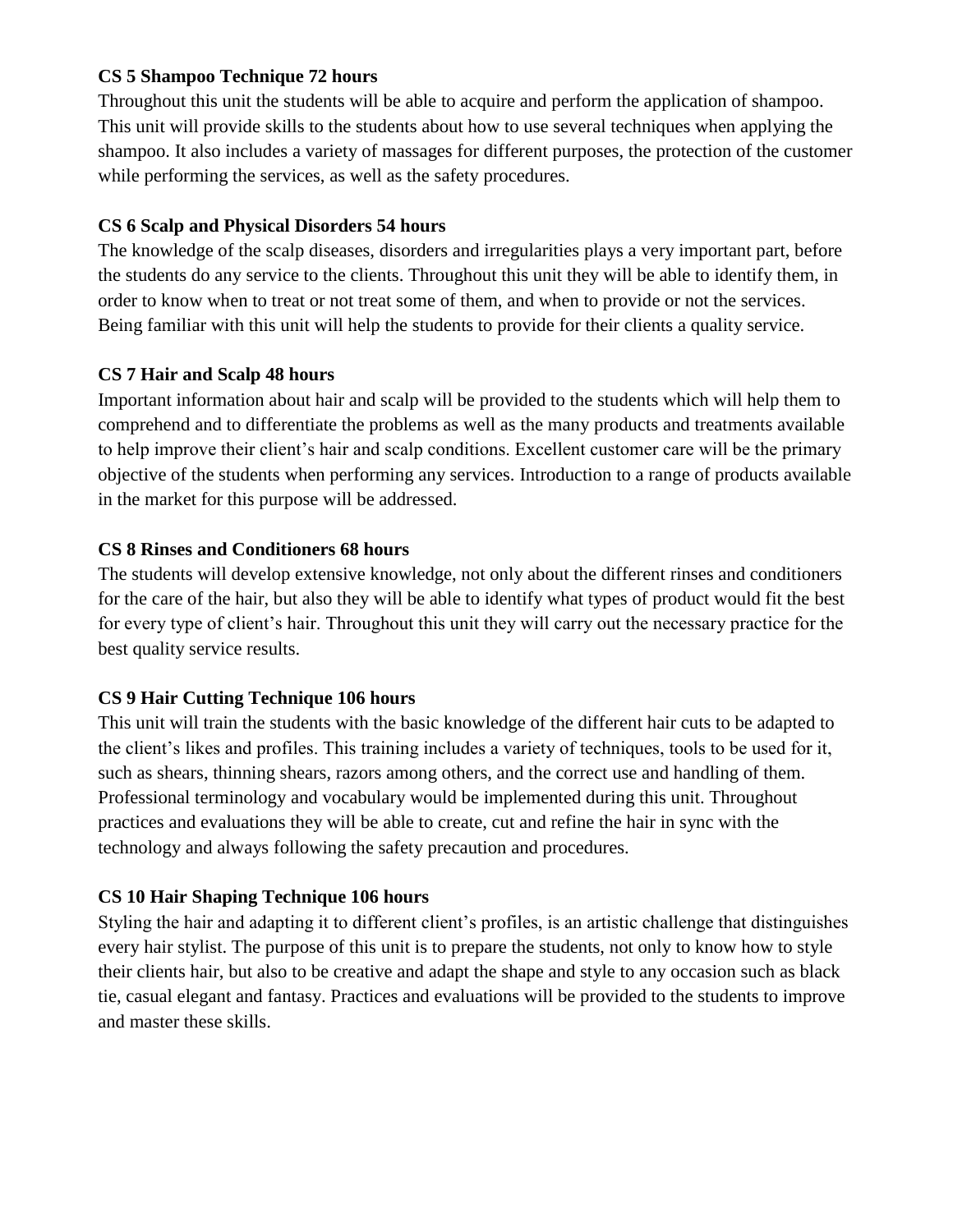#### **CS 11 Chemical Principles 25 hours**

The purpose of this unit is to provide the students a basic knowledge on chemical principles, which will help them to have a much better understanding about the use, mixing and application of any chemical services to the clients. This also will include the importance and relevance of reading the labels of the products to be used before any application. Training in handling the products in a safety manner will also be provided as well.

#### **CS 12 Hair Relaxing Technique 95 hours**

Relaxing the hair is one of the most challenging chemical services performed in beauty salons. Learning these techniques will help the students to be familiar, not only with the chemical components of it, but also the different types of hair and when and how they should be used. Throughout this unit the students will be able to identify and apply the care and handling of all types of chemical products for relaxing the hair. They will also learn to employ the safety precautions and procedures with practices and evaluations.

## **CS 13 Hair Waving Technique 90 hours**

A basic understanding about the different ways to wave the hair, will be provided to the students, using a variety of perm rods and products available in the market for all types of hair. Throughout this unit they will be practicing different techniques and application of products on mannequins and real hair and scalps. Safety precautions and procedures will be followed during all practical experiences.

## **CS 14 Hair Coloring Technique 95 hours**

The students will be familiar with the hair color techniques, applications of color products, care of the customer's skin, hair and scalp during the application process. This unit will also provide knowledge about the theory of color and color corrections. The students will be applying the acquired knowledge during the laboratory provided, not only on mannequins but on real hair as well. Safety precaution procedures will be followed.

## **CS 15 Hair Lighting Technique 95 hours**

Throughout this unit the students will be able to know the variety of products available in the market for lighting the hair, as well as the correct use and application to different types of hair. They will be trained about the chemical composition of the products and the importance of reading the labels and follow the manufacturer instructions. They will be practicing precautions and safety procedures at all times. The use of mannequins and real hair and scalp will be used as well during the laboratories.

## **CS 16 Facials Technique 40 hours**

This unit will provide to the students the necessary skills related to skin disorders, different types of skin treatment and massages, to improve the vitality of the skin. Different products available in the market for all types of skin will be examined and applied. This unit includes waxing techniques to remove unwanted hair. Practices and evaluations will be provided to ensure the quality and learning skills of the students.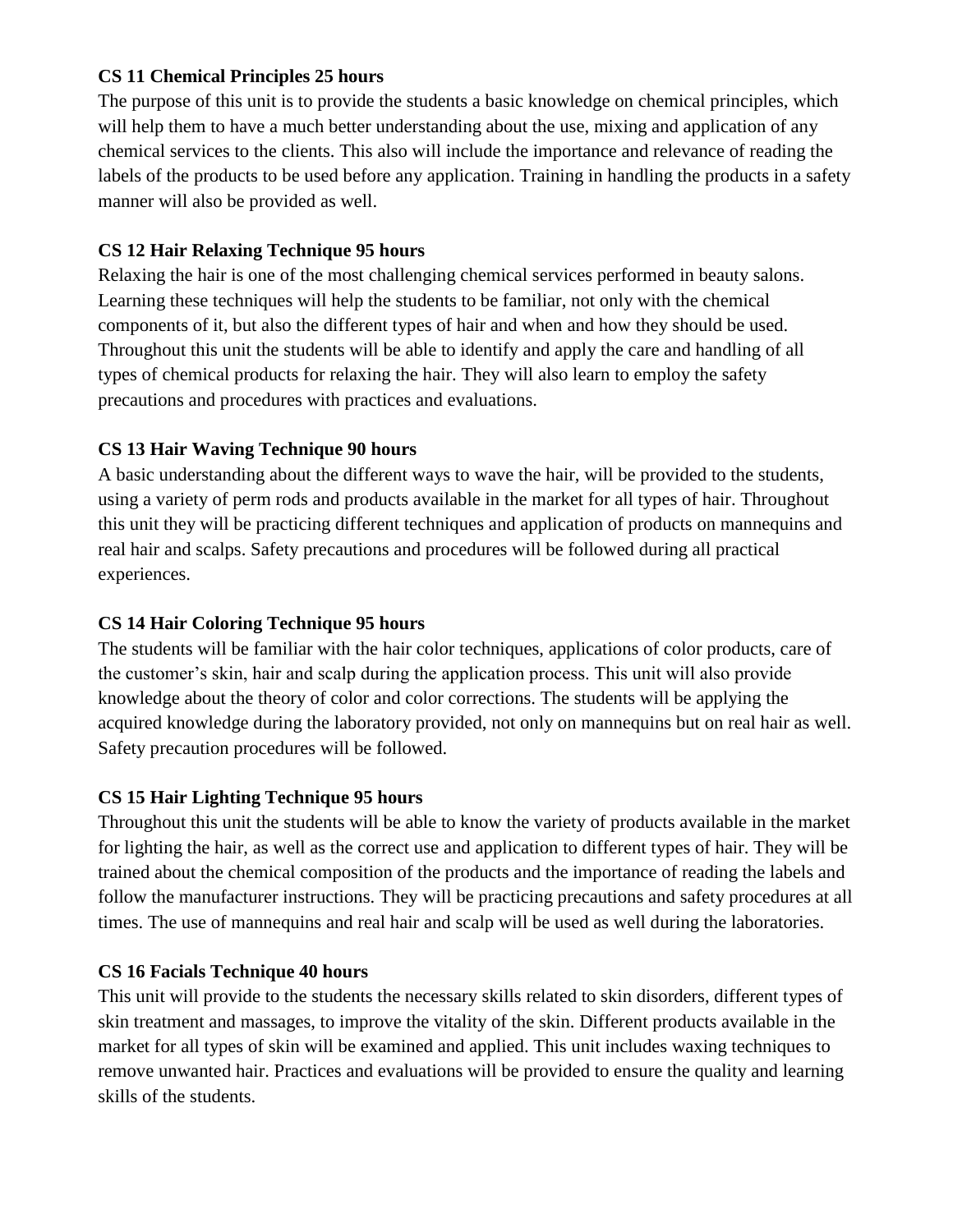#### **CS 17 Make Up 72 hours**

Throughout this unit the students will obtain basic knowledge about the different facial expressions, color scale and basic application of makeup, as well as eyebrow shaping. During the laboratories they will apply the acquired knowledge of color and blending. The students will practice correction and application of make up on different profiles and skin colors.

## **CS 18 Nails 24 hours**

The study of the nails and its disorders is very important to the students because of the correlation it has with the services they will provide for their clients. They will be familiar throughout this unit with nail disease, disorders and irregularities, and when to treat and care the nails and when not to. They will be able to identify some of the nail disorders and diseases.

## **CS 19 Basic Manicure 40 hours**

The unit will facilitate basic knowledge to the students about the different nail shapes, as well as the care, cleanliness and polishing of the hands and nails. Massage technique of the hands and fingers will be also included. Throughout this training they will be able to apply the knowledge and skills acquired, to the customers.

## **CS 20 Basic Pedicure 40 hours**

The study of basic pedicuring will help the students not only to identify the toe nails disorders but also the treatment and care of the feet, including the knowledge and application of skin massages. They will also be trained to perform the service in the time frame assigned and following safety precautions procedures.

# **CS 21 OSHA Requirement 10 hours**

Throughout this unit the students will be able to provide a safe and healthful workplace for themselves and their clients by enforcing the standards established by OSHA.

# **CS 22 Business Practices 30 hours**

Opening a new business is the dream of many hair stylists, but to do so the students have to be familiar with the state, federal and legal standards applicable among others. This unit will guide them to be familiar with the methods and procedures for advertising a business, keeping up with an inventory, client's retention and the importance to stay trained within the beauty industry, in order to be part of the modern world.

# **CS 23 Job Skills 10 hours**

This unit will teach the students how to prepare a resume using background experiences, summary, skills and examples. The purpose of this unit is to help the students to be prepared for submitting

# **CS 24 Exam Review 16 hours**

This unit provides the students the opportunity to review the theoretical concepts of the cosmetology field, facilitating the necessary practice that will help them to be better prepared to pass the state exam.